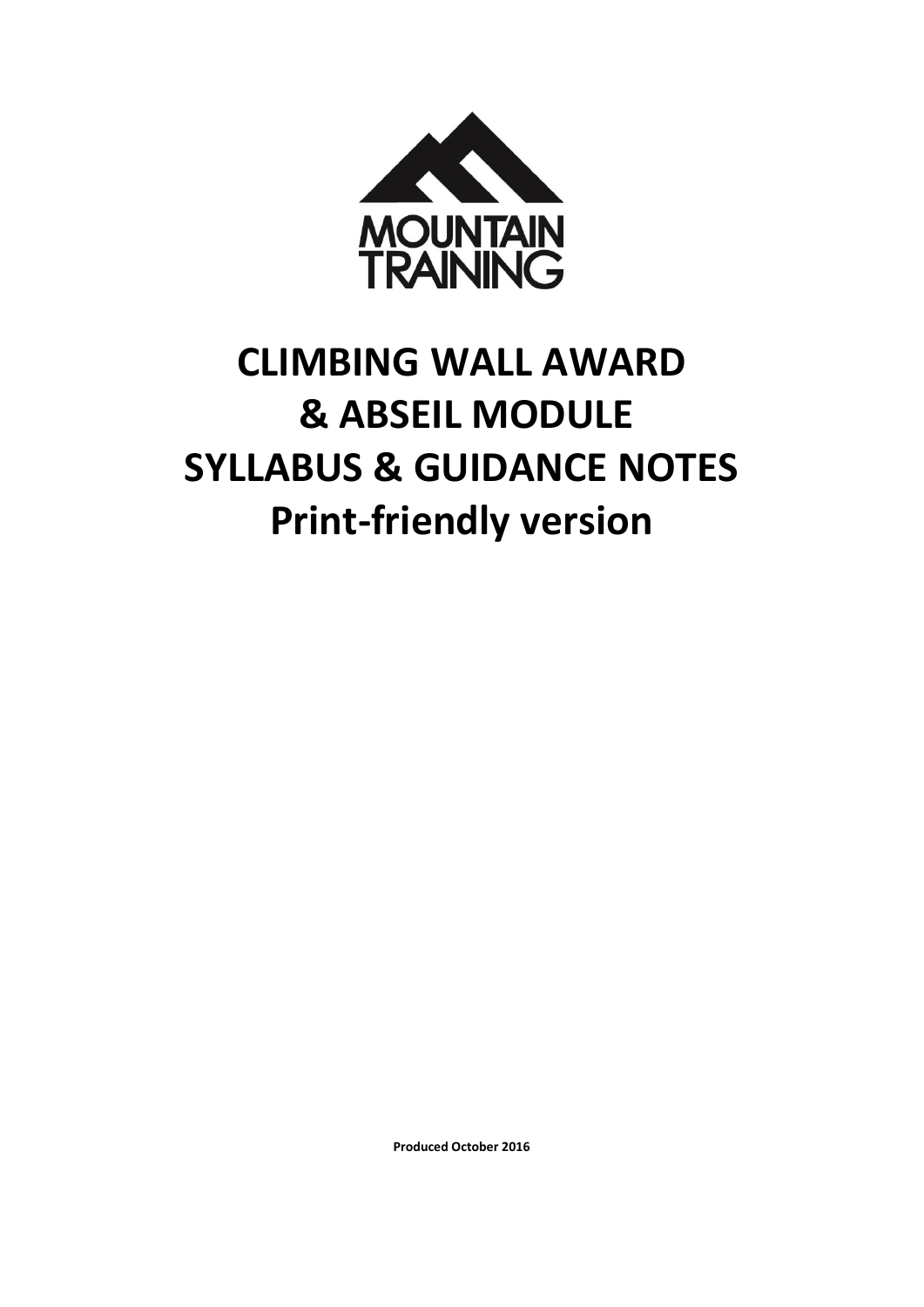# **Climbing Wall Award and Climbing Wall Abseil Module Handbook**

This award is for those who wish to supervise groups climbing and abseiling on artificial structures and walls.

#### **Participation Statement**

Mountain Training recognises that climbing, hill walking and mountaineering are activities with a danger of personal injury or death. Participants in these activities should be aware of and accept these risks and be responsible for their own actions. Mountain Training has developed a range of training and assessment schemes and associated supporting literature to help leaders manage these risks and to enable new participants to have positive experiences while learning about their responsibilities.

#### **Acknowledgements**

Many people have contributed to the preparation of this handbook, by attending Mountain Training working party meetings and by making detailed and constructive comments on the draft. Grateful thanks are due to course providers, national Mountain Training board members and staff of Mountain Training, the Mountaineering Councils and National Mountain Centres, and members of The Association of British Climbing Walls for help in the production of this publication.

Published by Mountain Training, Siabod Cottage, Capel Curig, Conwy LL24 0ES Tel: 01690 720272 Email: [info@mountain-training.org](mailto:info@mountain-training.org) Website: www.mountain-training.org

© Mountain Training November 2007. Revised February 2016 for online edition. All rights reserved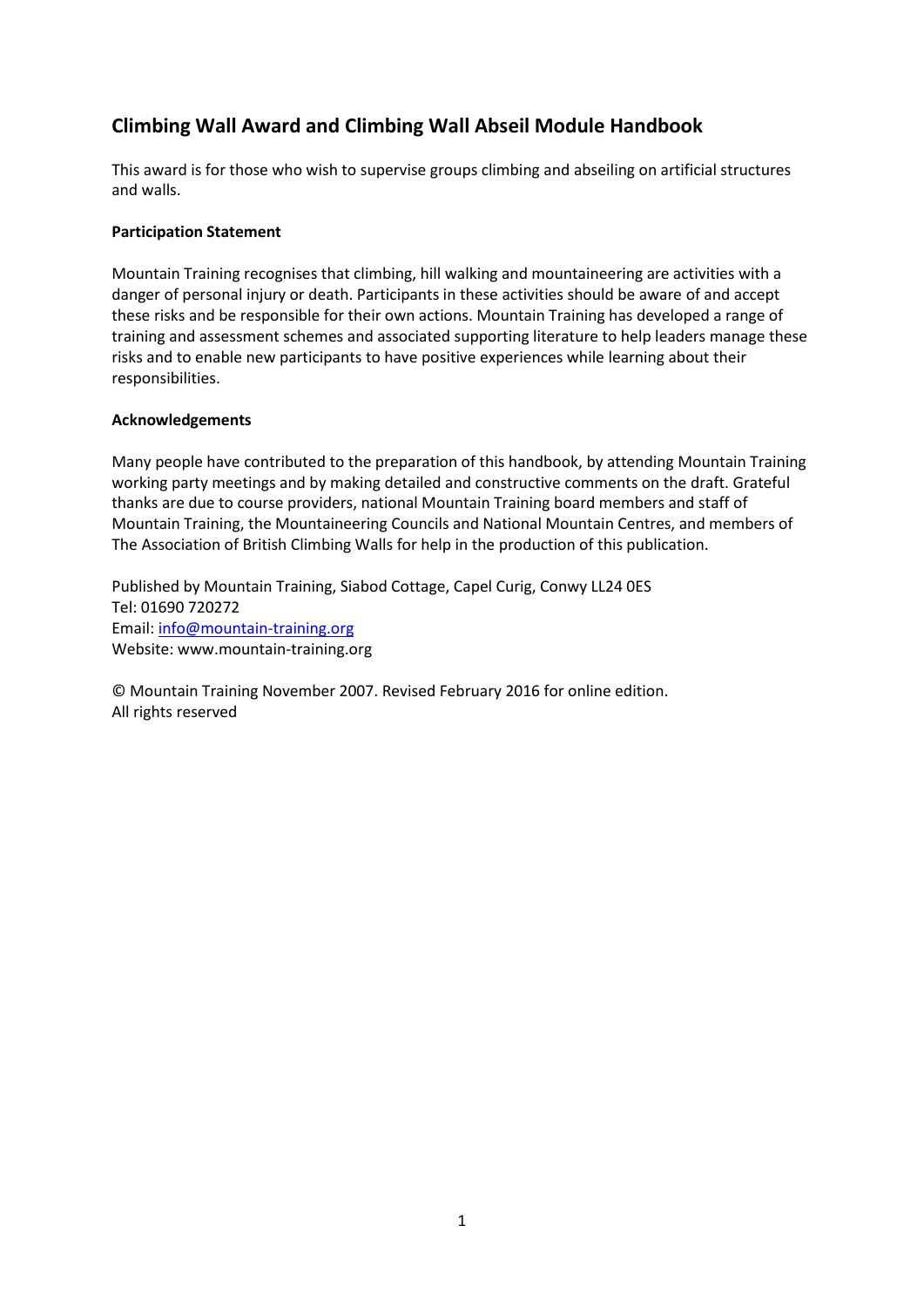# **Contents**

# **[Prospectus](#page-3-0)**

|                | <b>Introduction</b>                     | 3 |
|----------------|-----------------------------------------|---|
| $\overline{2}$ | Scope of the Scheme                     | 3 |
| $\mathbf{3}$   | <b>Stages in the Scheme</b>             | 4 |
| 4              | <b>First Aid Requirements</b>           | 6 |
| -5             | <b>Exemption from Training</b>          | 6 |
| 6              | <b>Equal Opportunities</b>              | 7 |
|                | <b>Complaints and Appeals Procedure</b> |   |

# **Syllabus & Guidance Notes**

| 1 Technical Competence          |  |
|---------------------------------|--|
| 2 The Climbing Wall Environment |  |
| 3 Supervision                   |  |

# **[Climbing Wall Award Abseil Module](#page-15-0)**

| <b>Syllabus &amp; Guidance Notes</b> | 15 |
|--------------------------------------|----|
|--------------------------------------|----|

| 1 Equipment                                        | 15 |
|----------------------------------------------------|----|
| 2 Belaying                                         | 15 |
| 3 Abseiling                                        | 16 |
| 4 Management of Groups Accessing the Tops of Walls |    |

# **Appendices**

| Using the Digital Logbook | 18 |
|---------------------------|----|
| <b>Further Experience</b> | 18 |
| <b>Sample Programmes</b>  | 19 |
| Post-assessment support   | 19 |
| <b>Ratios</b>             | 19 |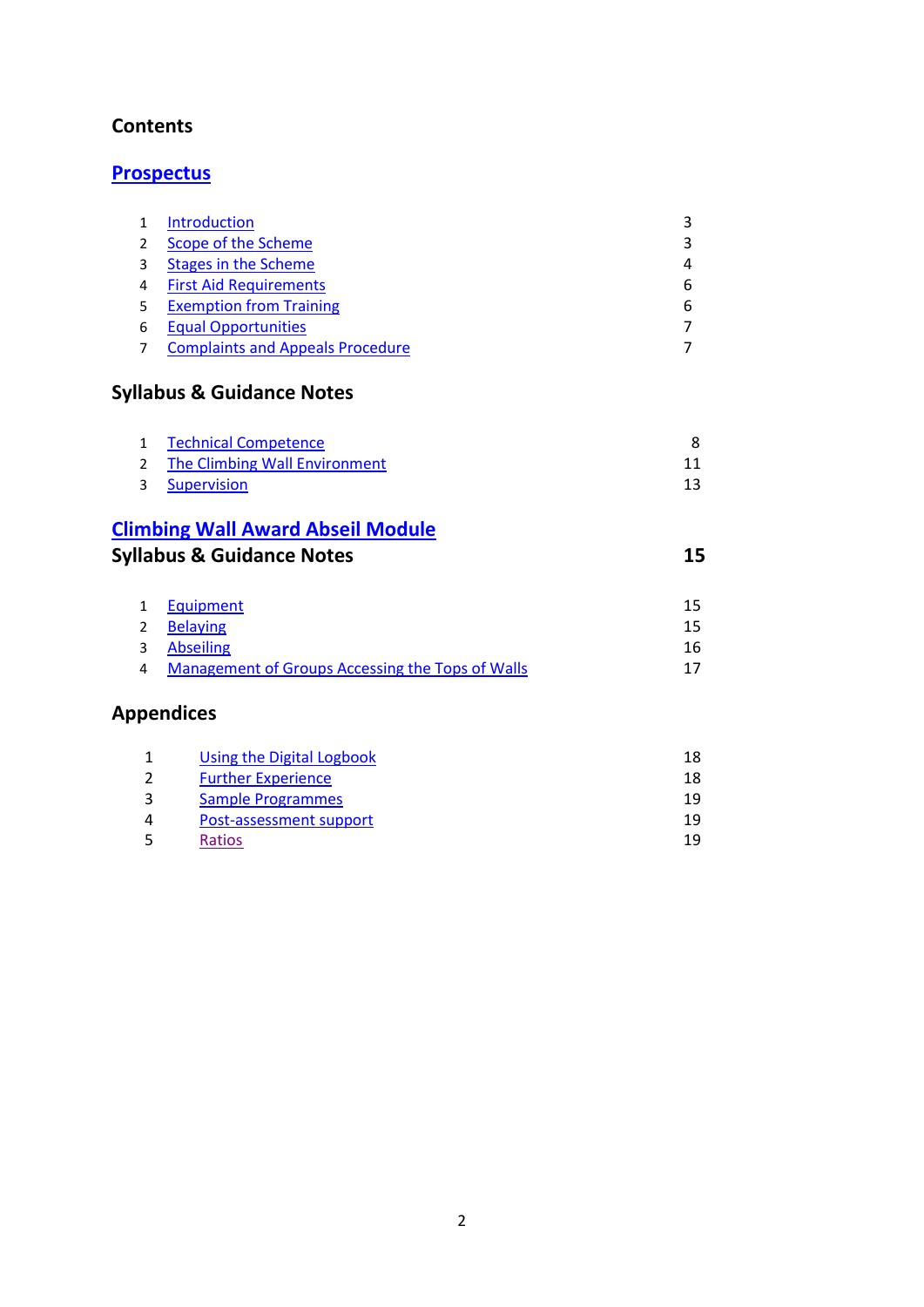# <span id="page-3-0"></span>**Prospectus**

#### **Preface**

Nowadays it is common to begin rock climbing on artificial climbing walls and there are many regular climbers who rarely or never venture onto natural crags. The accessibility, the relatively defined nature and the less serious atmosphere often mean that such facilities are ideal for beginners and are popular places to introduce others to climbing. Artificial walls can allow a high level of performance to be developed and both indoor and outdoor venues are now available for novices not only to start climbing but also to participate, train and climb throughout the year.

The number of organised groups enjoying rock climbing and abseiling on artificial climbing walls has risen over many years. Mountain Training is concerned to ensure that high standards of supervision are maintained, so that both enjoyment and safety are enhanced without compromising either the sport or the participation of others. High standards are achieved through experience, personal qualities, training and validation.

This handbook provides advice for anyone involved in taking groups to artificial climbing walls and particularly for candidates working their way through the Climbing Wall Award scheme and associated Abseil Module. It is designed to support the knowledge and experience of candidates, trainers and assessors without prescribing methods. There are many technical manuals, developed by climbers, which will continue to illustrate evolving techniques and these notes are designed to complement such literature.

This document is divided into the following sections:

- Information about the Climbing Wall Award and Abseil Module from registration to assessment.
- A syllabus that lists the skills of a Climbing Wall Award holder with guidance notes that help advise candidates about protocols and procedures.
- A syllabus that lists the skills of a Climbing Wall Award holder who has also passed the Abseil Module.
- <span id="page-3-1"></span>• Appendices that provide background information.

#### **1 Introduction**

The number of individuals who are introduced to climbing on artificial structures has expanded enormously in recent years. Mountain Training, in consultation with many interested parties, have devised the Climbing Wall Award to seek to ensure that high standards of supervision are maintained, safety techniques are inculcated and that participants may be coached in such a way that both enjoyment and safety are enhanced whilst personal abilities are developed. High standards of supervision and organisation are best achieved through breadth of experience, personal qualities, quality training and rigorous validation.

#### <span id="page-3-2"></span>**2 Scope of the scheme**

The scheme is for climbers who are in a position of responsibility when supervising climbing activities on indoor or outdoor climbing walls, artificial boulders and towers. This includes a wide range of structures utilised for these activities which will be referred to throughout these introductory notes as 'walls'. It is primarily concerned with ensuring good practice, leading to the safe enjoyment of climbing activities, and to an understanding of the sport. It covers the supervision and management of activities such as bouldering, the teaching of basic movement skills and roped climbing, excluding the teaching of leading.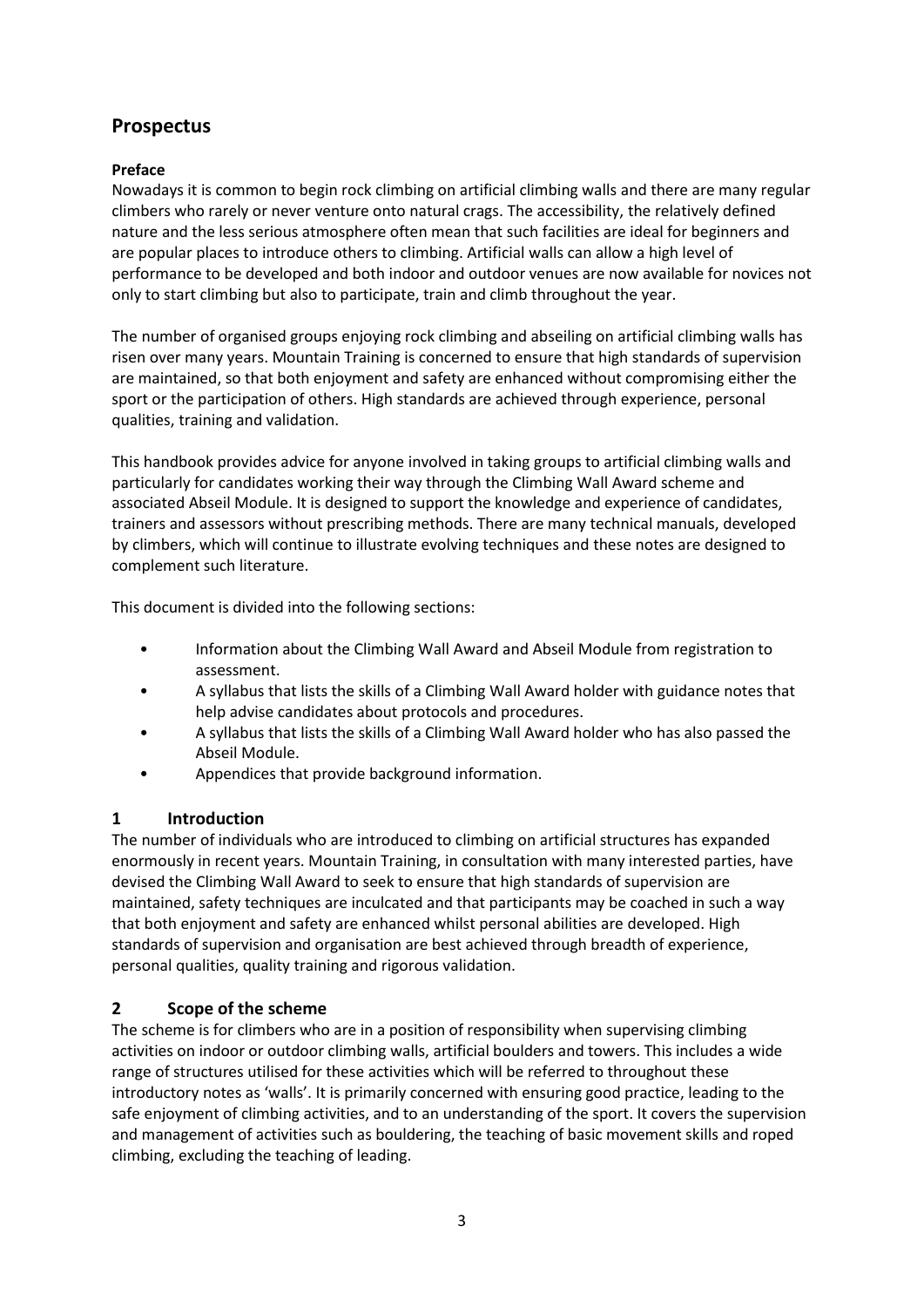Completion of a training course alone, without passing the assessment course, should not be considered as a qualification in itself, although it will be of considerable personal benefit to the trainee.

An additional module is available for those candidates who wish to supervise abseiling and toproping activities on those walls which have top access.

This scheme has been designed to provide a level of basic competence for those who are in a position of responsibility during climbing activities at walls. Whilst the award does include a measure of personal competence it is not designed as a personal proficiency programme, and it should not be used as either an entry requirement or a measure of suitability for individuals who wish to climb on climbing walls.

It is valid throughout the UK.

For the purposes of this scheme, a climbing wall is:

- An artificial structure, designed for the purpose of being used for climbing activities (this includes towers, artificial boulders and mobile climbing walls)
- Indoors or outdoors
- A structure which has safety equipment such as top anchors in place and is maintained through a management regime

It is the duty of the employer or organising authority to decide whether a leader possesses the personal attributes needed to take responsibility for the appropriate care and management of participants and for ensuring that child protection requirements are met. It is the combination of technical skills, breadth of experience and personal qualities that form the basis for effective supervision. This scheme assesses the technical skills and experience; the employer or organising authority must gauge the personal qualities.

It will be the responsibility of the employer or organising authority to develop management strategies if wishing to deploy award holders beyond the scope of this scheme.

The scheme does not cover:

- The rock-climbing skills needed to climb and/or supervise others on natural crags (these are covered in the Single Pitch Award scheme)
- Multi-pitch rock climbing skills
- The teaching or supervision of leading
- The use of leader-placed protection
- The supervision of high or low ropes courses
- The supervision of ice climbing walls, including dry tooling
- The assessment of candidates' personal qualities

If you are in doubt about a particular venue, the appropriate people to approach for advice are qualified Mountaineering Instructors (MIA or MIC) or British Mountain Guides. The officers of Mountain Training may also be consulted for advice.

#### <span id="page-4-0"></span>**3 Stages in the scheme**

#### **Register for the Climbing Wall Award**

To register for the scheme you must be at least 17 years old, have at least six months experience of using a variety of climbing walls and have a genuine interest in climbing and the supervision of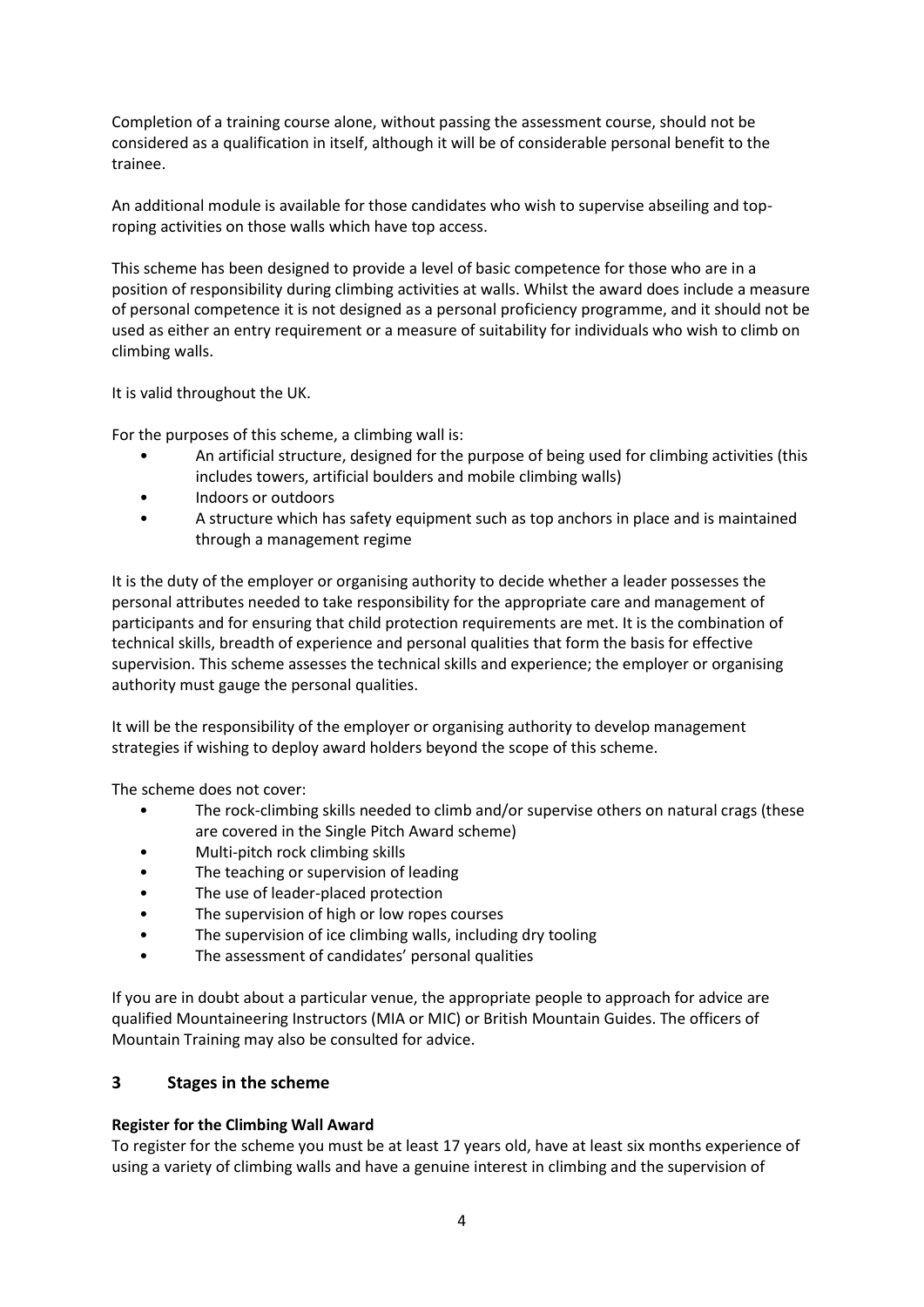groups on climbing walls. You must also be a member of a mountaineering council (British Mountaineering Council, Mountaineering Scotland or Mountaineering Ireland) and have an account on the Mountain Training database (http://mt.tahdah.me). Once you have created an account, click on the registration tab and pay the registration fee.

Candidates with particular requirements or special needs may wish to contact Mountain Training staff for advice and guidance.

#### **Record your experience**

The Climbing Wall Award scheme is based on experience and it is crucial that you record this experience in some way. Mountain Training has developed a digital logbook (DLOG) to help you keep track of your climbing sessions and other experience. Prior to attending a training course you must have climbed on artificial walls on at least 15 occasions, visited at least three different walls and successfully led climbs on walls.

#### **Attend a training course**

Climbing Wall Award training courses are delivered by Mountain Training approved providers and involve a minimum of 12 hours contact time. The course emphasises those skills which a candidate may have difficulty in learning without expert guidance; it is not a basic skills course but a refinement of the techniques of personal climbing and an extension into the skills associated with supervising climbers. Some aspects of the syllabus may not be covered as fully during the training course and candidates should be able to deal with these items themselves.

At the end of the course the course director will complete a course report on the Mountain Training database and record your attendance. Once this has been completed you will have a record in the training tab of your account.

Candidates are encouraged to use the skills checklist provided (http://www.mountaintraining.org/climbing/other/downloads) to evaluate their current skills and to plan, with their trainers, their particular route towards assessment.

#### **Consolidate your experience**

Candidates will generally see new ideas and techniques during training and will therefore need some time to practise and evaluate these before taking the assessment. During this period of consolidation, candidates are advised to climb at as wide a range of venues as possible, both as an individual and when assisting with the supervision of others. Mountain Training recommends that all but the most experienced candidates allow a minimum of three months between training and assessment. There is currently no time limit on the validity of a training course and some candidates may take several years to complete the award.

#### **Attend an assessment course**

Before you book onto a Climbing Wall Award assessment, make sure you have done the following:

- You must be at least 18 years old
- You must have attended a Climbing Wall Award training course (or have been granted exemption)
- You must be familiar with the syllabus
- You must have logged a minimum of 30 visits to at least three different climbing walls
- You must have led a minimum of 40 climbs in indoor walls
- You must be confident at leading routes at Fr 4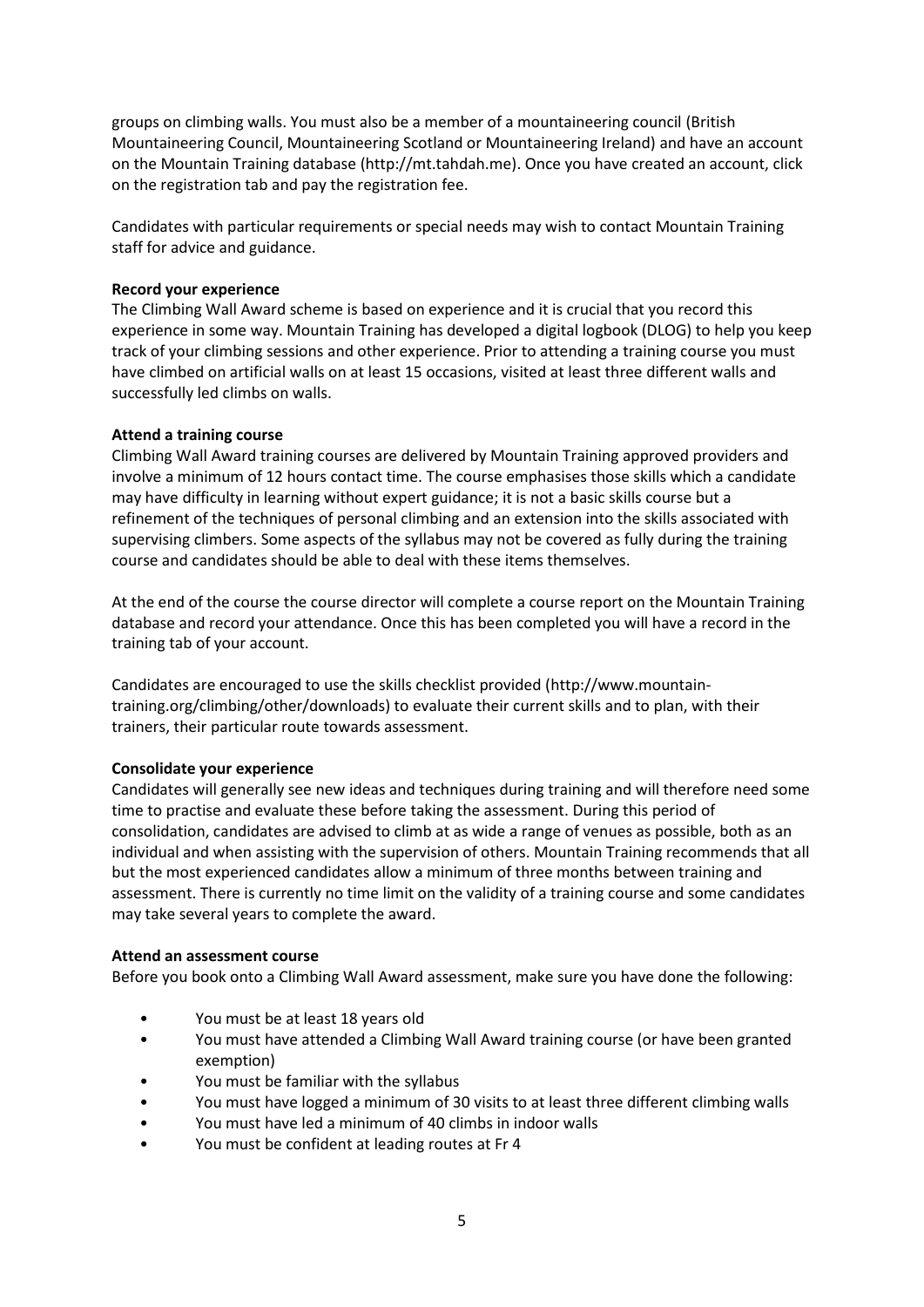- You must have assisted in the supervision of at least 15 instructed sessions on at least two different walls including a large public facility in a variety of contexts
- You must hold a current first aid certificate, minimum 8 hours and relevant to your work as a Climbing Wall Award holder

Candidates should be familiar with all aspects of the syllabus before assessment, even if some parts were not covered in detail during training. Assessment courses provide at least six hours contact time between candidates and assessors and candidates are tested in accordance with the syllabus.

Following the assessment the course director will complete a course report on the Mountain Training database which will record one of three possible results:

**Pass**: awarded where the candidate has demonstrated appropriate knowledge and application of the course syllabus and the necessary experience and attributes have been demonstrated.

**Defer**: awarded where the candidate has generally performed well and has shown the necessary experience and attributes, but where complete proficiency has not been attained in certain aspects of the syllabus or where a lack of experience has been identified.

**Fail**: awarded where the candidate's performance has been generally weak, or the necessary experience and attributes have not been shown. A complete assessment course will need to be subsequently attended.

In the case of a deferral, candidates will generally return to their original assessment provider, however they can be reassessed by any appropriate provider. Practical reassessments cannot take place within three months of the initial assessment to allow sufficient time for practise and preparation. All deferral reassessments must be completed within five years.

#### **Continue to gain and record experience and any relevant additional training**

All Mountain Training award schemes are based on the current and relevant experience of the individual award holder.

Holders of this award may, through additional training or breadth of experience, have competencies over and above those assessed as part of this award. If award holders are to be deployed to operate beyond the strict scope of this award then the employer or organising authority should develop a strategy for managing such deployment. This management should include the involvement of a suitably experienced and qualified technical advisor who can assess the suitability of the award holder to operate on specific venues, routes or activities and testify to their competence to do so. (See Mountain Training's National Guidelines for more information on technical advisors.)

#### <span id="page-6-0"></span>**4 First aid requirements**

For any leader, first aid is an essential skill and the Climbing Wall Award assessment requires a current first aid qualification. The minimum requirement is that such a course must involve at least eight hours of instruction, include an element of assessment and cover basic life support and emergency aid. It is the responsibility of award holders and/or their employers to evaluate their likely work and the type of situations that they can reasonably expect to encounter and to maintain current appropriate first aid training and qualifications.

#### <span id="page-6-1"></span>**5 Exemption from training**

Experienced climbers who already have substantial personal climbing experience and experience of supervising groups on climbing walls may apply for exemption from training. To qualify for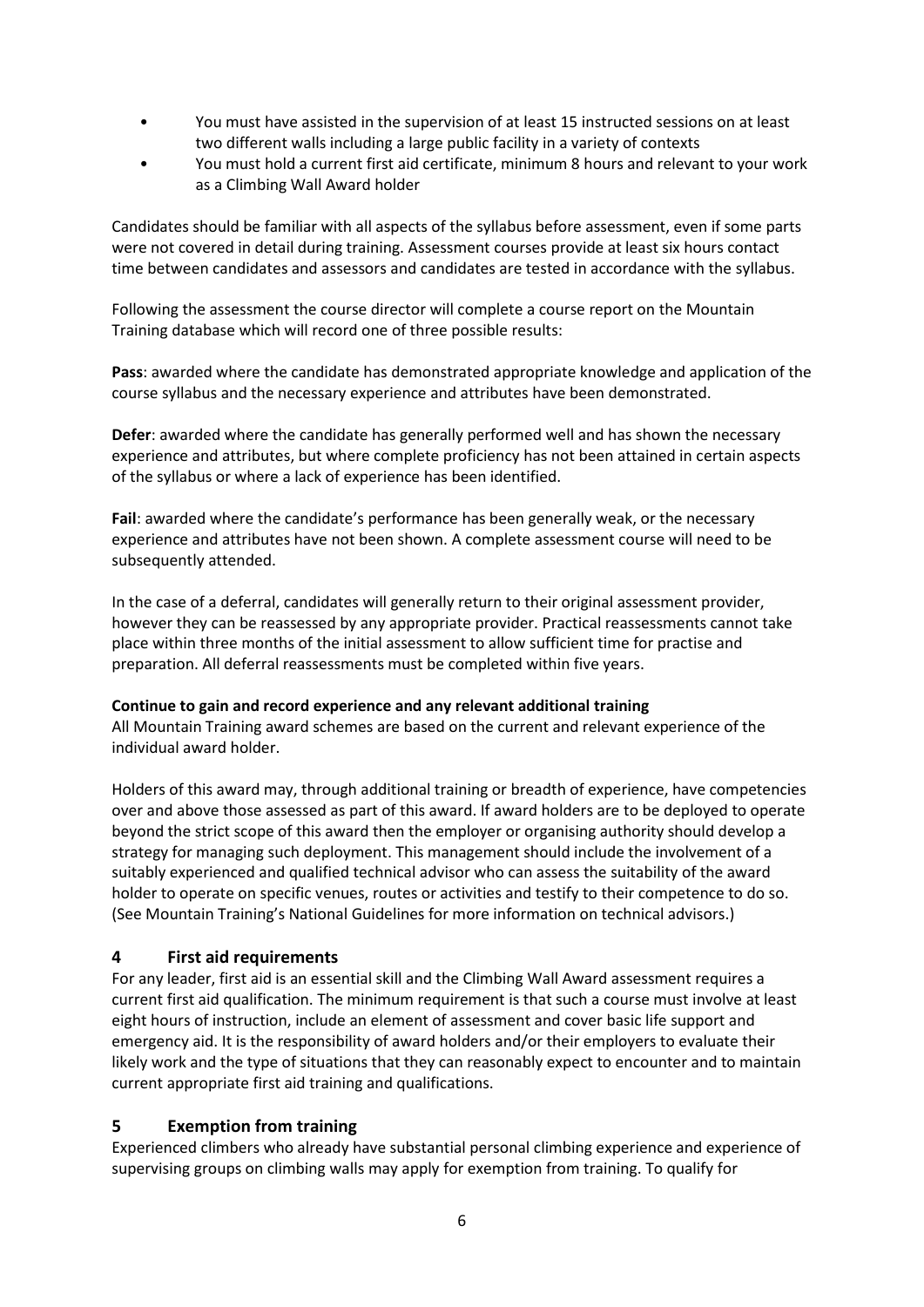exemption candidates must, at the very least, meet the minimum experience requirements for attendance at an assessment course.

Further details of the exemption process can be found on the Mountain Training [website.](http://www.mountain-training.org/faqs/exemption)

There is no exemption from assessment.

#### <span id="page-7-0"></span>**6 Equal opportunities**

Mountain Training is committed to promoting equal opportunities for all participants in climbing, hill walking, and mountaineering. Candidates, trainers and assessors should express a positive attitude towards equal opportunities and act as positive role models.

Mountain Training ensures that wherever possible the design of a qualification ensures there are no disadvantages for people with a protected characteristic (as defined by the Equality Act 2010) compared to learners who do not share that characteristic. However in some circumstances it may be necessary for a reasonable adjustment to be made. Further information on making an application for a reasonable adjustment can be found on the website:

There are also arrangements for special consideration for any learner suffering illness, injury or indisposition. The website includes information on how an application for special consideration may be made.

#### <span id="page-7-1"></span>**7 Complaints and appeals procedure**

The Climbing Wall Award scheme is subject to regular monitoring and review. Candidates who have any feedback to give on their courses, both conduct or content, are encouraged to submit written comments to the provider and/or to Mountain Training as a part of that review process.

If for any reason you find it necessary to complain about an aspect of the delivery of your training or assessment then you should contact the course director.

If the dialogue with the course director fails to resolve your concerns then you should contact an officer within the relevant national Mountain Training board.

Candidates are encouraged to decide whether their concerns take the form of a complaint, where some aspect of the course was unsatisfactory but the outcome is uncontested or an appeal, where a candidate believes the assessment result is incorrect and wishes the board to arbitrate.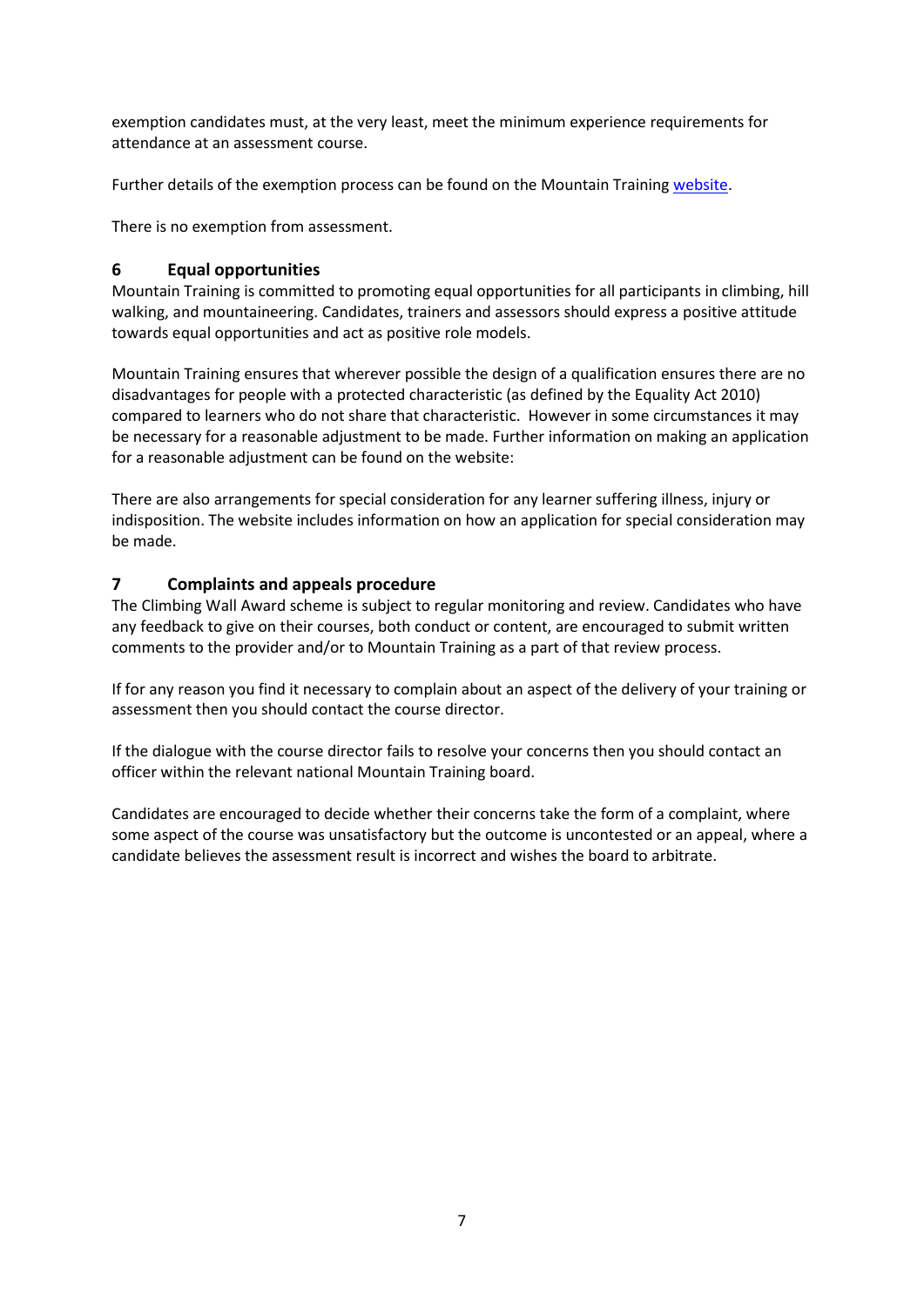# **Climbing Wall Award Syllabus & Guidance Notes**

The Climbing Wall Award syllabus is based on the assumption that candidates have experience of bouldering and roped climbing at a variety of walls, including leading climbs and belaying other climbers. The emphasis on a training course will be to provide opportunities to share ideas and refine techniques.

Climbing Wall Award courses take place at a variety of walls, all with their associated hazards. Therefore courses are for candidates with independent personal experience. Whilst trainers and assessors will endeavour to maintain a safe working environment, candidates also have a duty to exercise judgement and care regarding personal safety and the safety of other group members.

#### <span id="page-8-0"></span>**1 Technical Competence**

Candidates must demonstrate competence in the following areas. They should be able to:

#### **1.1 Equipment**

- a. Identify equipment suitable for personal and group use at any given climbing wall
- b. Demonstrate an ability to evaluate the condition of equipment and ensure appropriate care and maintenance
- c. Demonstrate the ability to use climbing wall equipment appropriately
- d. Demonstrate an understanding of the use and limitations of different types of surface, hold, safety mats and anchors
- e. Demonstrate a basic understanding of the safety chain

#### **1.2 Belaying**

- a. Connect self and others to the rope
- b. Attach self and others to the belay system
- c. Demonstrate the use of direct and indirect belays
- d. Use a variety of different belay techniques/devices competently and choose the most appropriate for a given situation
- e. Set up bottom-rope systems and choose the most appropriate system for a given situation
- f. Hold falls and lowers
- g. Supervise others belaying

#### **1.3 Personal Climbing Skills**

- a. Choose and lead routes suited to personal ability (minimum Fr 4)
- b. Move with confidence on appropriate routes and boulder problems

#### **1.4 Background Knowledge**

Demonstrate an understanding of:

- a. The history, traditions and ethics of UK rock climbing
- b. The national Mountain Training boards
- c. The club system and the Mountaineering Councils
- d. The development of climbing walls in the UK
- e. Competition climbing
- f. Grading systems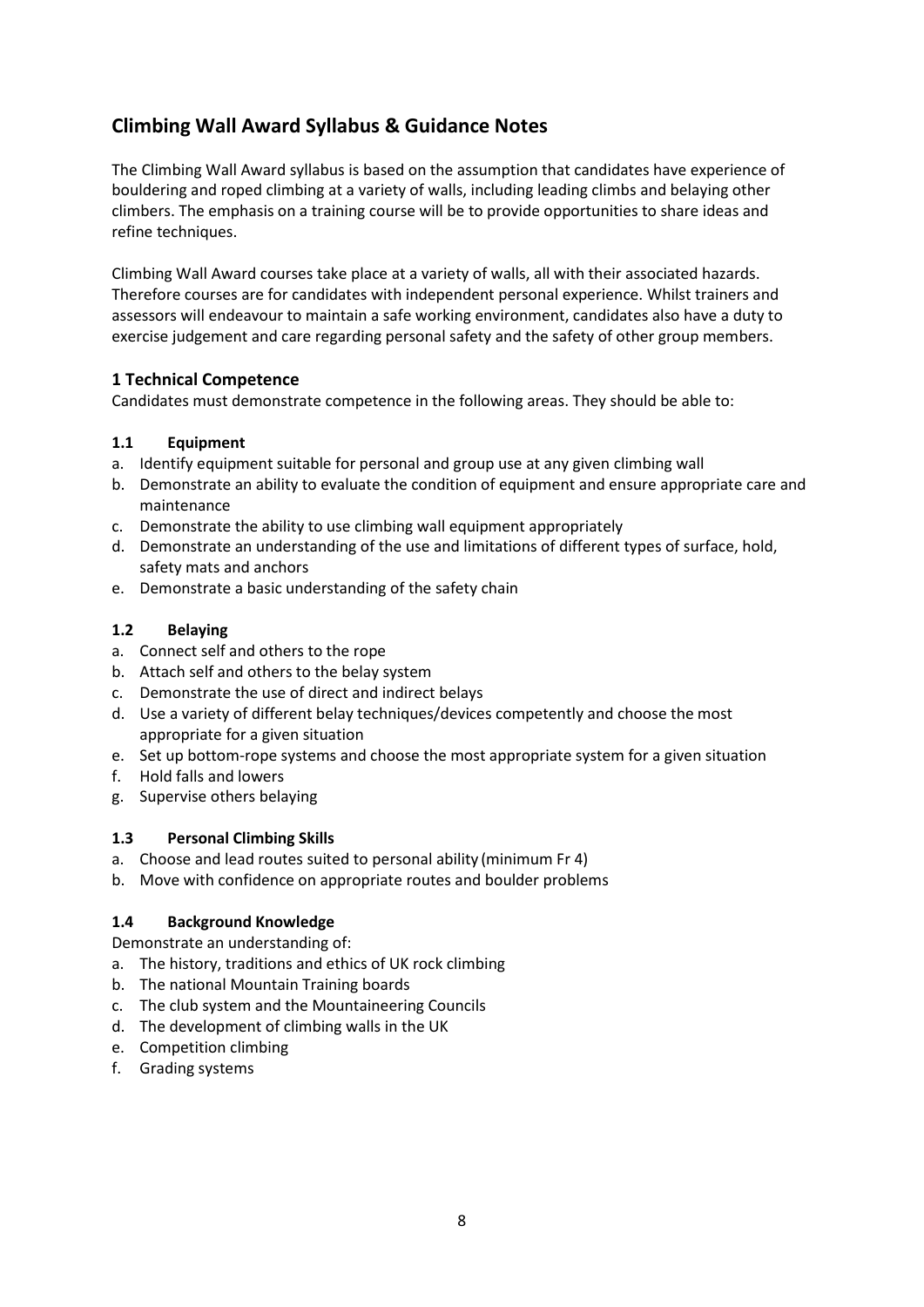#### **Guidance Notes**

This part of the syllabus focuses on the need to be able to operate safely in a climbing wall environment which involves being familiar with a variety of skills and techniques associated with equipment, belaying and personal climbing.

You should be aware of the range of equipment suitable for use by novices, as well as that for personal climbing use, including harnesses, helmets, ropes, anchors and belay systems. The maintenance of fixed safety equipment such as anchor points, auto-belays, extenders and in-situ bottom ropes is the responsibility of the climbing wall, not of its users. However, you should be aware of the most common means by which such equipment wears out or can become damaged through extended use and be capable of basic visual inspection to detect obvious problems.

As the first point of contact for many climbers, it would be expected that a Climbing Wall Award holder could offer advice on choice and suitability of equipment, its care, maintenance and life expectancy as well as sources of useful information such as those produced by the mountaineering councils and Mountain Training.

Candidates should understand the range of grades used at walls: the French grading system for roped climbs, the V and Font grading system for boulder problems and the less commonly used traditional grading system. Just as when using a wall for personal climbing, the selection of appropriate climbs and boulder problems is a vital skill when working with groups.

The Climbing Wall Award is a UK-wide award and it is important that you are confident about climbing at unfamiliar walls by the time you approach assessment. The ability of the award holder to lead climbs at Fr 4 or above is a fundamental requirement of the scheme, as leading a climb requires many of the skills of a competent supervisor.

The popularity of climbing on artificial walls is connected to the development of rock climbing and whilst you may not have experience of climbing outside, you may play a pivotal role in introducing novices to a sport with many disciplines. You are therefore expected to be aware of current issues in climbing through access to mountaineering council information and by reading the climbing press or appropriate websites.

#### **1.1 – 1.2 Equipment, Anchors and Belaying**

The CWA syllabus is based on the assumption that candidates have experience of bouldering and roped climbing at a variety of walls, including leading climbs and belaying other climbers.The emphasis on a training course will be to provide opportunities to share ideas and refine techniques.

Candidates should be aware of the range of equipment suitable for use by novices as well as that for personal climbing use. It would be expected that a CWA holder could offer advice on choice and suitability of equipment, as well as having a reasonable knowledge ofits care, maintenance and life expectancy. In addition to being able to offer advice on the selection and use of equipment, candidates should be aware of sources of information, including current publications and materials produced by the Mountaineering Councils.

The maintenance of fixed safety equipment such as anchor points, extenders and in-situ bottom ropes is the responsibility of the climbing wall, not of its users. Candidates should be aware of the most common means by which such equipment wears out or can become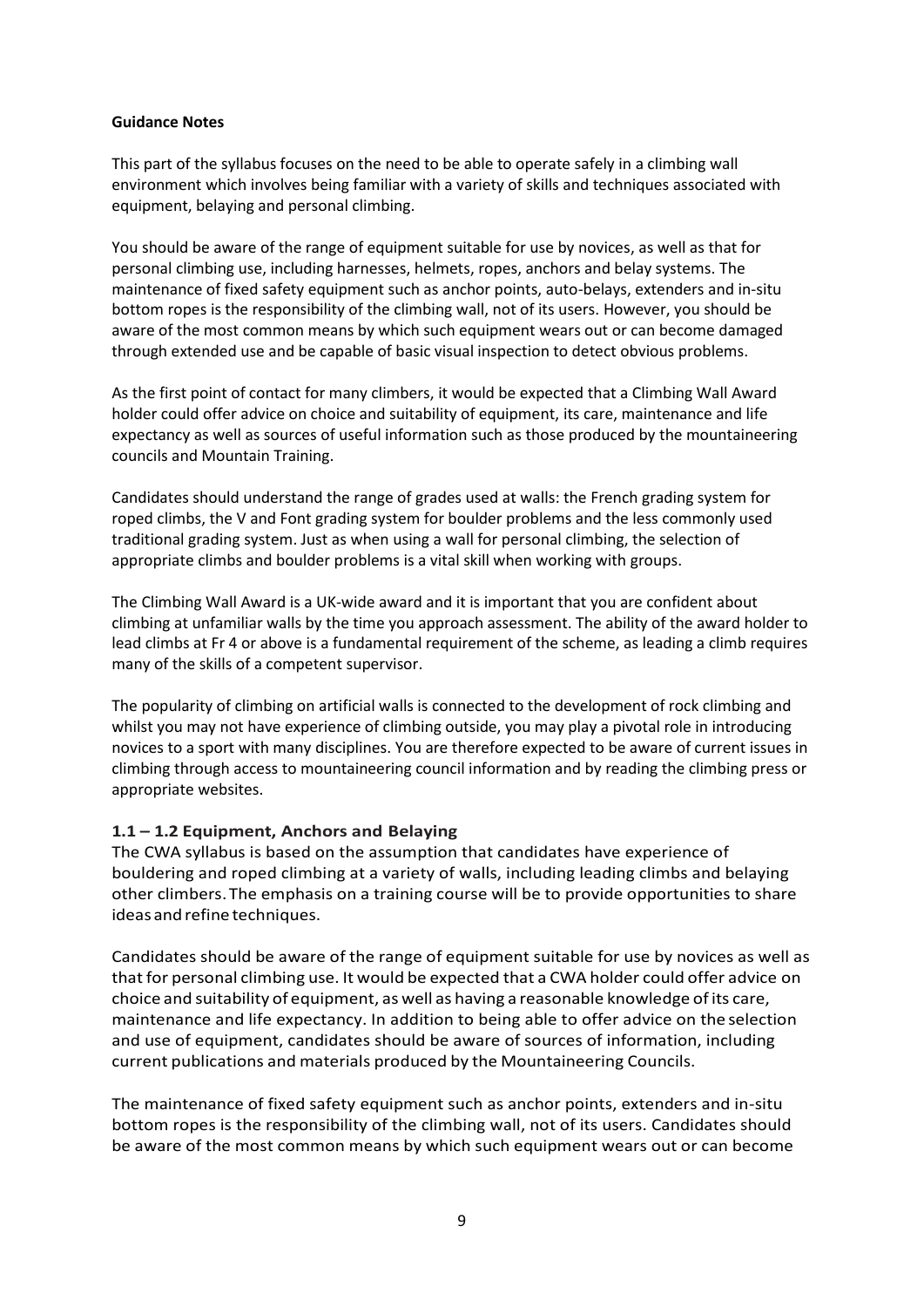damaged through extended use and be capable of basic visual inspection to detect obvious problems.

There is an expectation that candidates will be familiar and competent with basic skills such as harness fitting, tying on and belaying.

A variety of group belaying methods are commonly used at climbing walls. These include the use of direct and indirect belays, and peer belaying, where group members belay each other.The choice and management of appropriate methods and equipment is an important skill, which will be discussed throughout training and assessment.

#### **1.3 – 1.4 Personal Climbing Skills and Background Knowledge**

A sound knowledge and experience of using climbing walls is fundamental to the CWA scheme. The CWAassumes atleastsixmonths experience of using walls priorto registration and is therefore not a basic skills course but a refinement of the techniques of personal climbing and an extension into the skills associated with supervising climbers. Candidates must have led routes at a climbing wall prior to attending a training course. The CWA is a UK-wide award and it is important that candidates are confident about climbing at unfamiliar walls by the time they approach assessment.

The three Mountaineering Councils are not governing bodies that impose rules but representative bodies that work on behalf of climbers, hill walkers and mountaineers. At the point of registration on the CWA scheme candidates must be current members of a Mountaineering Council or a club affiliated to one.This ensures contact with organisations that helped devise the award and conduct work on behalf of the whole climbing community.

Candidates may not themselves have experience of climbing outside, but they may play a pivotal role in introducing novices to the sport of climbing. Therefore, candidates are expected to be aware of current issues in climbing through access to Mountaineering Council information and by reading the climbing press or appropriate websites.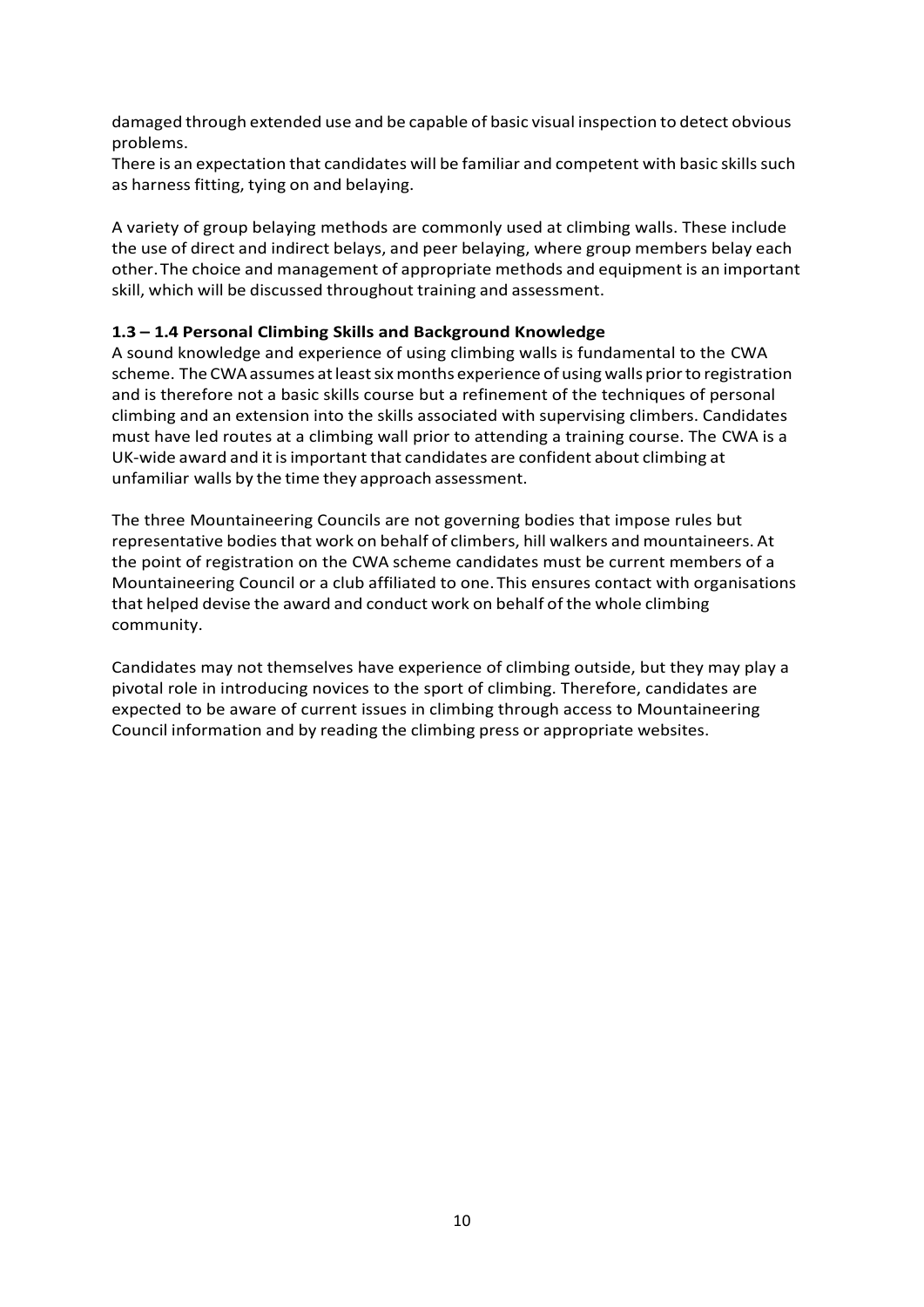# <span id="page-11-0"></span>**2 The Climbing Wall Environment**

Candidates must demonstrate competence in the following areas. They must be able to:

#### **2.1 Using Climbing Walls**

- a. Interpret and use effectively the information given at walls and through other sources of information
- b. Show an awareness of both general and locally important rules and regulations, and demonstrate an ability to obtain and comply with this information
- c. Demonstrate evidence of ongoing access to climbing walls for personal use

### **2.2 Etiquette**

- a. Demonstrate an awareness of responsibilities to the general public, including other facility users and the wider climbing community
- b. Operate a flexible programme of activities in order to accommodate other site users or other specific considerations (e.g. maintenance operations)
- c. Be aware of the hazards presented to other site users by the actions of a group, and act in such a way that these are minimised
- d. Demonstrate an awareness of the site-specific requirements and agreements relating to different climbing walls and artificial structures

#### **Guidance**

Climbing Wall Award holders must be aware of common regulations associated with personal and group use of walls and know how to access relevant information such as codes of conduct. You should be aware of commonly used registration systems and make yourself familiar with the chain of responsibility for the maintenance of the walls you use, so that you know how to report any concerns you may have.

Those working with groups need to have a sympathetic understanding of the needs of other climbers and groups. Unless specific arrangements have been made, all wall users have an equal right to use the facility, and you need to adopt a flexible approach to your work. You should be conscious that inappropriate group management could impact upon the enjoyment and safety of other climbers and spectators.

Some climbing facilities may be open access and free to use - such as a purpose-built boulder in a public park - some may be housed in dedicated buildings and others may be located at the end of a sports hall, sharing space with other activities. You should make yourself aware of how groups may use these facilities differently.

The Climbing Wall Award does not include the skills and techniques of wall management and maintenance. However, some award holders may find themselves as the sole supervisor of a private facility, such as a school wall, and be in a position where they have to also manage a wall. Where appropriate, they should be aware of how to obtain relevant outside expertise to help deal with such issues.

#### **2.1 Using ClimbingWalls**

Walls have become justifiably popular climbing venues for supervised groups, as they offer a wide variety of climbing and bouldering opportunities. Whether introducing novices through 'taster sessions' or providing long-term programmes such as children's clubs, the versatility of walls is one of their attractions.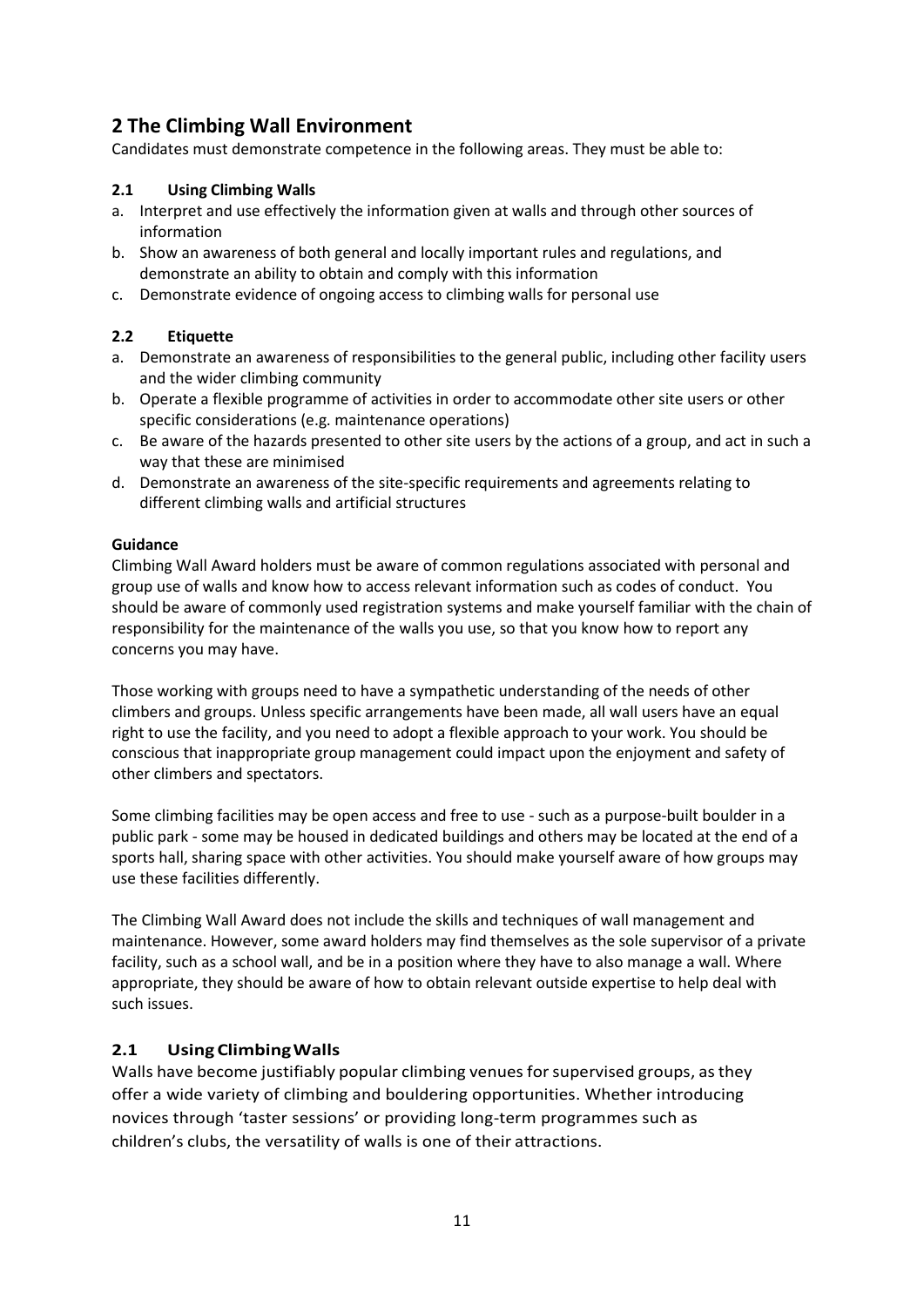However, as with other sport facilities, walls are managed environments with user guidelines, some of which may apply to groups. For example, those responsible for a group may be required to produce specific documentation before commencing their session. Candidates must be aware of common regulations associated with group use of walls and know how to access relevant information. The CWA does not include the skills and techniques of wall management and maintenance. However, some award holders may find themselves as the sole supervisor of a private facility, such as a school wall, and be in a position where they have to also manage a wall. Where appropriate, candidates should be aware of how to obtain relevant outside expertise to help deal with such issues.

As with all purpose-built sport facilities, those designed for climbing can suffer wear or become damaged. It is rare for a climbing wall to 'fail' structurally in any way, such as a hold breaking off, and climbing wall users are not responsible for wall maintenance. However, candidates should make themselves familiar with the chain of responsibility for the maintenance of the walls they use, so that they know how to report any concerns they may have.

Some climbing facilities may be open access and free to use - such as a purpose-built boulder in a public park - some may be housed in dedicated buildings and others may be located at the end of a sports hall, sharing space with other activities. Candidates should make themselves aware of how this variety can affect the way in which groups use facilities.

Candidates should understand the range of grades used at walls: the French grading system for roped climbs, the V and Font grading system for boulder problems and the less commonly used traditional grading system. Just as when using a wall for personal climbing, the selection of appropriate climbs and boulder problems is a vital skill when working with groups.

Prior to training, candidates will have climbed at a variety of walls and should be aware of commonly used registration systems.

#### **2.2 Etiquette**

Those working with groups need to have a sympathetic understanding of the needs of other climbers and groups. Unless specific arrangements have been made, all wall users have an equal right to use the facility, and candidates need to adopt a flexible approach to their work. Candidates should be conscious that inappropriate group management could impact upon the enjoyment and safety of other climbers and spectators.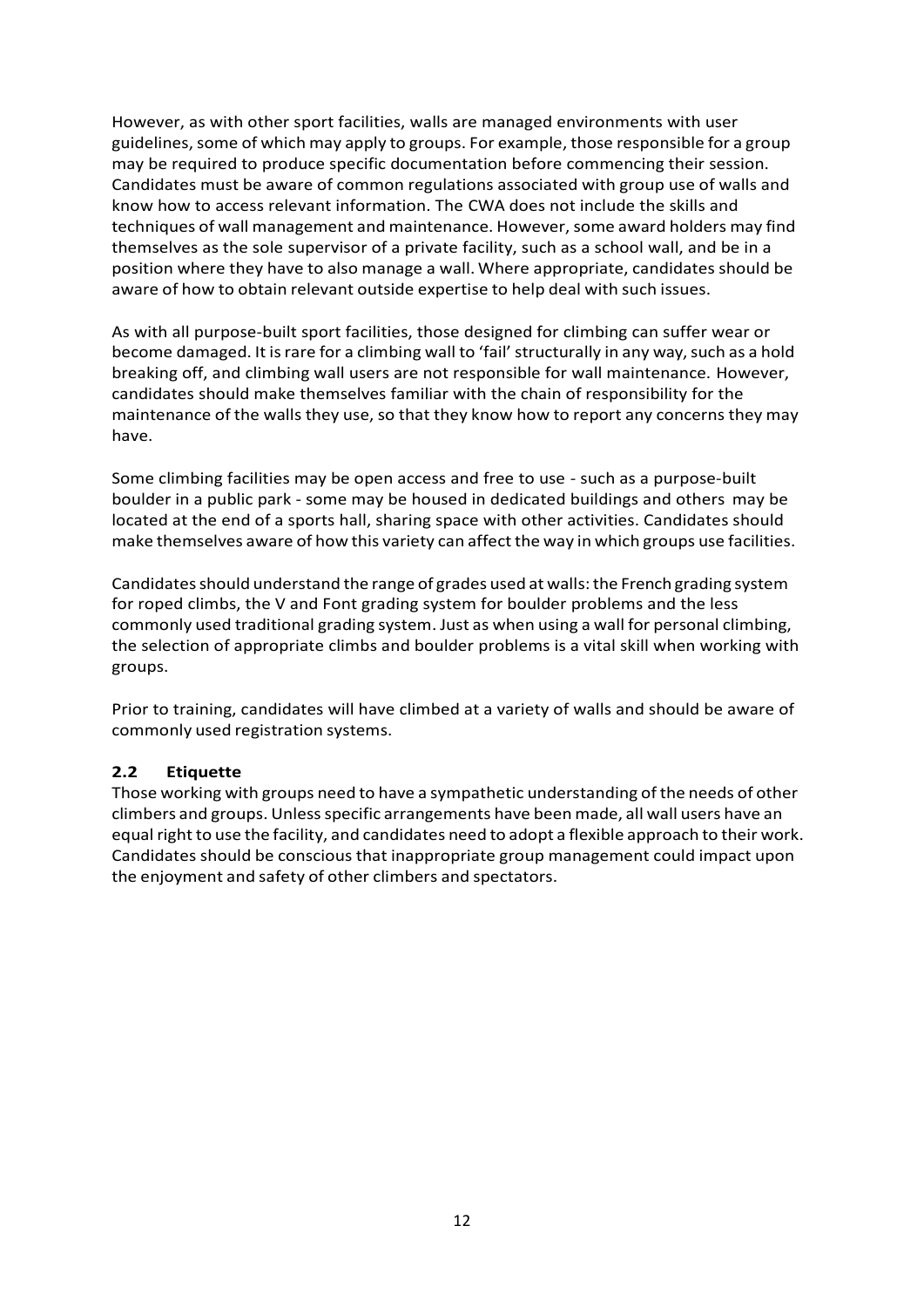# <span id="page-13-0"></span>**3 Supervision**

Candidates must demonstrate competence in the following areas. They must be able to:

#### **3.1 Planning**

- a. Plan both individual sessions and programmes of activities
- b. Assess the abilities and objectives of the group participating in this plan
- c. Check the underlying aims and objectives of the event
- d. Demonstrate an awareness of responsibility to any authorising organisation, parents, individual group members, the group as a whole and other site users
- e. Demonstrate an understanding of the impact of weather on climbing, if appropriate
- f. Have built in flexibility when planning activities in order to respond to changing circumstances
- g. Know where to find and use basic first aid equipment in the case of an accident or injury and know how to call for expert help if necessary
- h. Be aware of and comply with current legislation regarding children and vulnerable persons

#### **3.2 Organising**

- a. Brief individuals and the group appropriately
- b. Issue appropriate rock climbing equipment and check correct fitting and use
- c. Store equipment appropriately after each session

#### **3.3 Managing**

- a. Know a range of appropriate group management strategies and techniques and use them effectively
- b. Demonstrate the safe and responsible management of all group members irrespective of whether or not they are directly involved in the climbing activity
- c. Demonstrate an understanding of how to avoid common problems, such as a stuck climber, and how to deal with them should they occur
- d. Manage the individuals and the group effectively by:
	- Good communication skills
	- Setting and reviewing targets. Identifying and reacting to the needs of the group in relation to involvement, interest, enjoyment and achievement
	- Supervise a group belaying
	- Supervise a group bouldering
- e. Manage time appropriately in relation to the plan, activity and conditions

#### **For roped climbing:**

Deliver technical instruction to individuals and the group including:

- f. Choice and fitting of suitable harnesses
- g. Attaching the rope to the harness
- h. Demonstration of effective use of chosen belay device

#### **3.4 Movement Skills**

- a. Demonstrate an understanding of warming up and injury avoidance techniques
- b. Demonstrate the use of bouldering activities with groups, including using appropriate games and activities, including setting simple boulder problems
- c. Advise, demonstrate and coach participants in basic climbing movement skills
- d. Be able to aid the development of climbing movement skills over a period of time
- e. Understand the dangers of overtraining for different age groups
- f. Understand the needs of those with physical and mental disabilities and medical conditions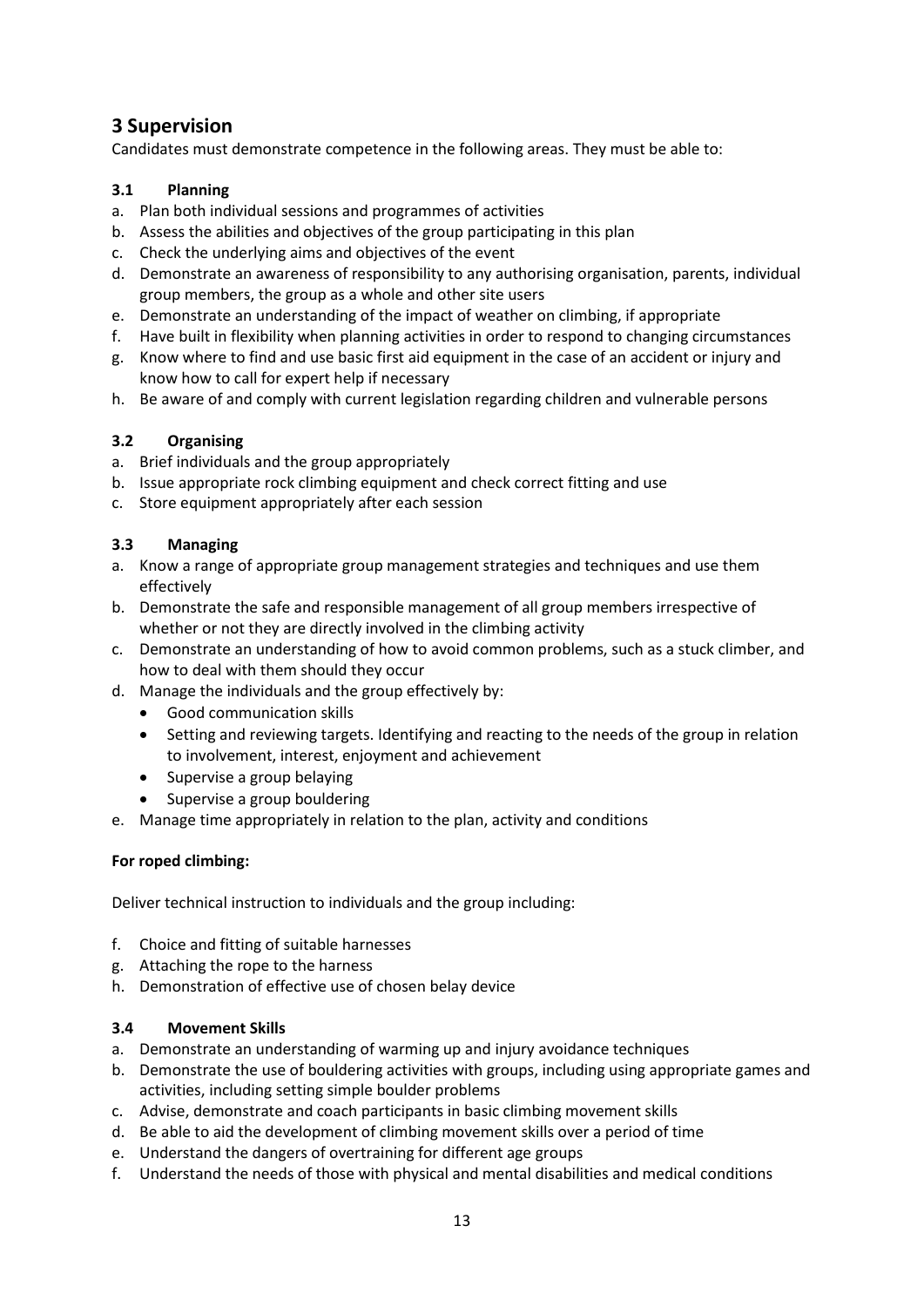#### **Guidance**

#### **3.1 Planning**

The Climbing Wall Award syllabus does not prescribe ways in which climbing groups should be supervised. Different groups require different approaches. When planning a session you should consider the implications of factors such as the group's experience and expectations, the venue, authorising organisations (where applicable) and other wall users. It is also important to consider whether the session is a one-off or part of a long-term programme as this will have implications upon the way in which it is planned and executed.

Within a climbing wall there is often a great range of climbing varying in difficulty, steepness and height. Consider the type of climbing that may be most appropriate for your group and be prepared to modify your plan if necessary. Only by developing a wide range of personal climbing wall experience will you be able to plan an effective group session.

#### **3.2-3.3 Organising and Managing**

Clear briefings are a great way to make your group aware of how to use equipment and how they should behave during a climbing session. A badly organised group may be a danger not only to themselves but also to other wall users. Think about who's climbing and who's not climbing; are they engaged in the session? You need to develop a range of group management strategies and if you have developed good communication skills, managing a group of people is much easier. For example, you will be able to identify the varying ability and motivations within the group and know how to adapt your session accordingly. This takes practice as working with each group member as an individual is challenging for even the most experienced supervisor.

Clear communication is also the basis of safe and effective group work; making the group aware of hazards associated with climbing and bouldering and getting them involved in the management of these risks engenders an atmosphere where all group members feel actively involved. Remember, climbing should be fun! Managing a group effectively should not detract from a group enjoying themselves.

#### **3.4 Movement skills**

This part of the syllabus is not about climbing grade but about feeling confident coaching climbing movement. The FUNdamentals of Climbing workshops run by the British Mountaineering Council and Mountaineering Council of Scotland are a very useful way to expand your understanding on this subject.

A clear understanding of the concept of 'Centre of Balance' and its relevance to climbing is important, as well as an understanding of how different climbing styles affect it and how that impacts upon the way in which the different muscle groups within the body are used. Verbal explanations, games (both climbing and non-climbing) and non-climbing exercises can be used, but candidates should consider how the principles they are trying to teach are encapsulated within any games or exercises they choose to employ.

Climbing walls cater to climbers of all abilities, and some climbs or bouldering areas may be inappropriate for some groups. Inadequate warm-ups or climbing too far beyond personal ability can lead to injury. You should be aware of these issues and manage sessions appropriately.

Mountain Training's [Coaching Scheme](http://www.mountain-training.org/climbing/awards/coaching-scheme) is a great opportunity to develop all of these skills.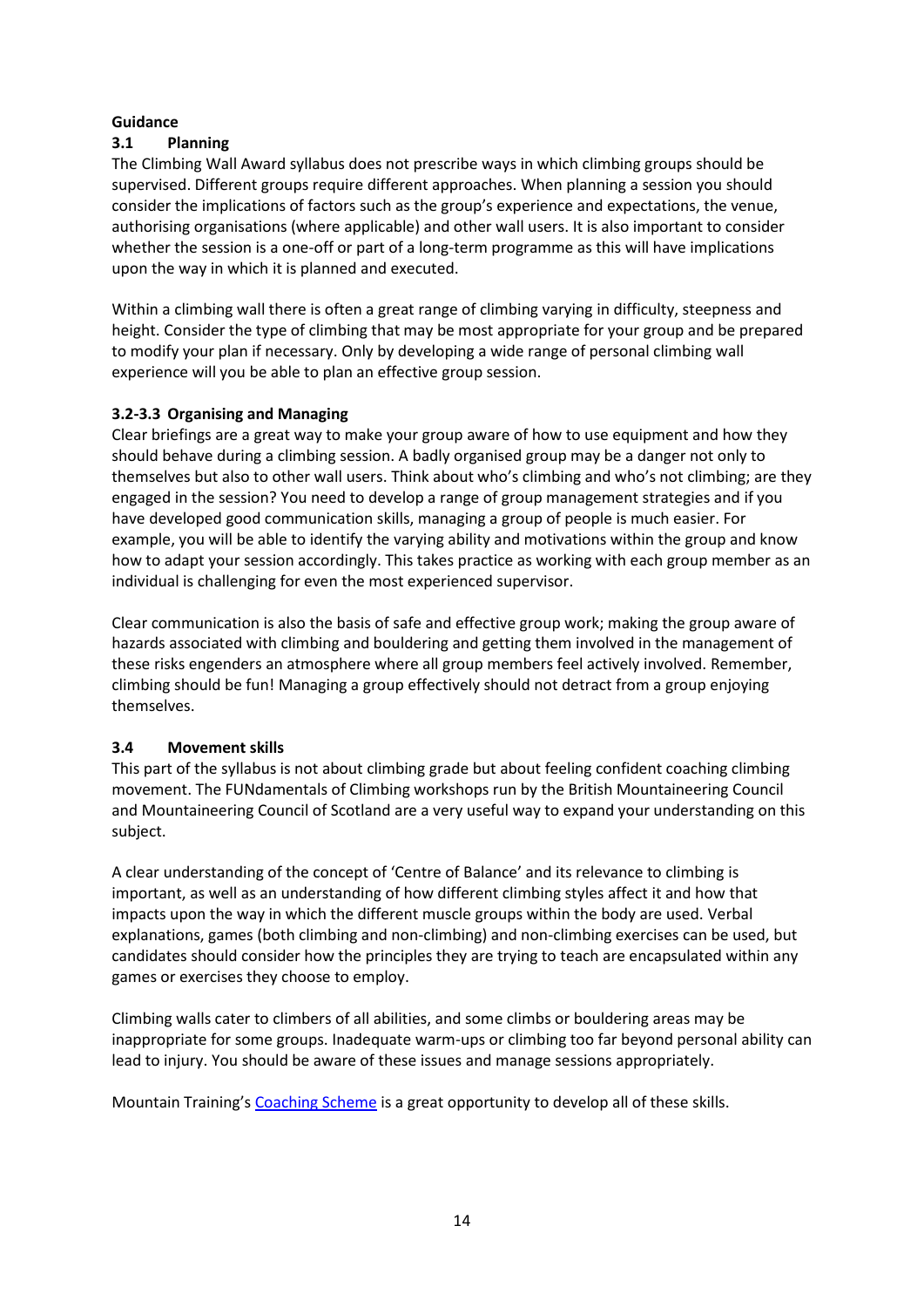# <span id="page-15-0"></span>**Climbing Wall Award Abseil Module**

This module is optional and is designed to equip candidates with the skills and techniques required for managing top-roping and abseiling groups on purpose-built artificial climbing walls and structures. Awareness of the skills outlined in the main Climbing Wall Award syllabus is assumed and not repeated here.

# **Abseil Module Syllabus and Guidance Notes**

Candidates must demonstrate competence in the following areas. They should be able to:

#### <span id="page-15-1"></span>**1 Equipment**

- a. Identify equipment suitable for top-roping and abseiling at any given climbing wall
- b. Demonstrate an ability to evaluate the condition of abseiling equipment and ensure appropriate care and maintenance
- c. Demonstrate the ability to use abseiling equipment appropriately

## **Guidance**

This module does not prescribe methodologies for all situations. Instead, a range of techniques is covered which will be appropriate for different circumstances.

It is worth being aware that walls may not permit public access to their top-roping and abseiling facilities, and even where access is available, it may be necessary to undergo a separate induction before such facilities can be used. There is an assumption that all candidates undertaking this module will have belayed at the top of a climb. Prior to training this experience could be gained either indoors or outdoors.

#### **Equipment**

Some climbing and abseiling equipment may be suitable for use in a variety of situations and other equipment may be best suited for specific tasks. It is important to understand the different uses and limitations of a range of equipment.

#### <span id="page-15-2"></span>**2 Belaying**

- a. Connect self and others to the rope
- b. Utilise belay systems at the top of a climbing wall
- c. Attach self and others to the belay system and abseil ropes
- d. Demonstrate the use of belay techniques
- e. Use a variety of different belay techniques/devices competently and choose the most appropriate for a given situation
- f. Set up top-rope systems and choose the most appropriate system for a given situation
- g. Hold falls and lowers
- h. Manage the safety of those arriving at the top of a wall
- i. Be aware of potential common problems and how to avoid them.
- j. Demonstrate an understanding of how to deal with common problems if they occur

### **Guidance**

#### **Belaying**

It is important that you are comfortable with setting up a basic but sound anchor system at the top of a climb and be aware of the safety considerations involved in you arriving at the top in the first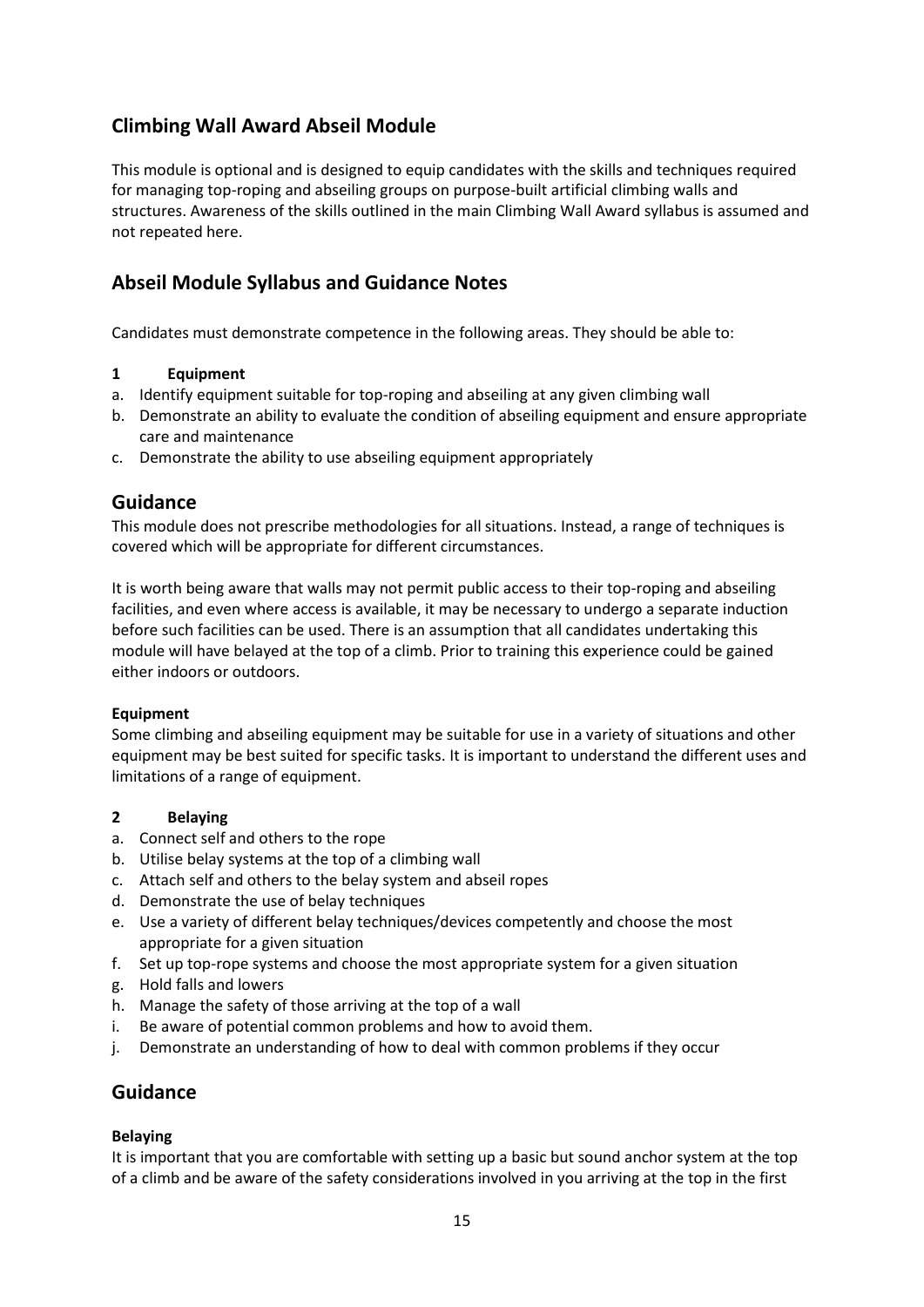place. Setting up involves utilising a variety of pre-existing anchor points, understanding the principles of equalising anchors to a central point and attaching yourself and others to the attachment points. A variety of top anchors are commonly available and you need to be able to adapt your set up for a given situation so that you can choose the most appropriate position for you and the climber/abseiler(s).

Top-roping provides a very different climbing experience for both supervisor and group members. With the climber moving towards the belayer it can be an effective technique for a nervous climber, as eye contact is easier to maintain. With the participant 'topping-out', a greater sense of achievement may also be created. However, this scenario often requires managing a group at a distance or managing parts of the same group simultaneously – one at the top and another at the bottom of a climb. You should be comfortable with different strategies for managing a group in these situations, including the way in which other competent people, who may have no knowledge of climbing, could be used. You should also appreciate when top-roping may, or may not, be an appropriate activity.

A climber falling while being top-roped should amount to no more than taking the weight of the climber, as good rope management would result in a fall being arrested before the climber has gained momentum.

#### <span id="page-16-0"></span>**3 Abseiling**

- a. Utilise belay points for both abseil and safety ropes
- b. Attach participants to both abseil rope and safety rope
- c. Be aware of potential common problems and their solutions
- d. Be aware of techniques for managing the safety of participants at the top of walls
- e. Abseil without requiring a back-up safety rope

#### **Guidance**

#### **Abseiling**

You should be able to set up and use fixed and releasable abseils with the rope attached to suitable anchors; the ability to adapt the set up and group management style to suit a range of situations is also required. A releasable system of attaching the abseil rope to anchors is useful in a supervisory situation and should be well-practised. The advantages of each method of attachment in different situations should be evaluated.

Candidates should be made aware of issues regarding abseiling on natural crags, as they will be involved in explaining to others some of the issues specific to rock climbing outdoors.

Abseiling as a personal skill should be assessed during the course as well as the management of group abseil sessions. Candidates should be able to adapt their rope systems and group management styles to suit different locations.

Methods of solving simple problems should be covered at training, but the emphasis should be placed on the skills and judgements required to prevent problems from occurring in the first place.

Solutions to problems such as tangled ropes, a jammed friction device or a student moving to one side resulting in a potential pendulum should be considered.

Candidates should appreciate the specific role of abseiling within the wider activity of climbing on natural crags, namely as a means of descent rather that as an activity in its own right.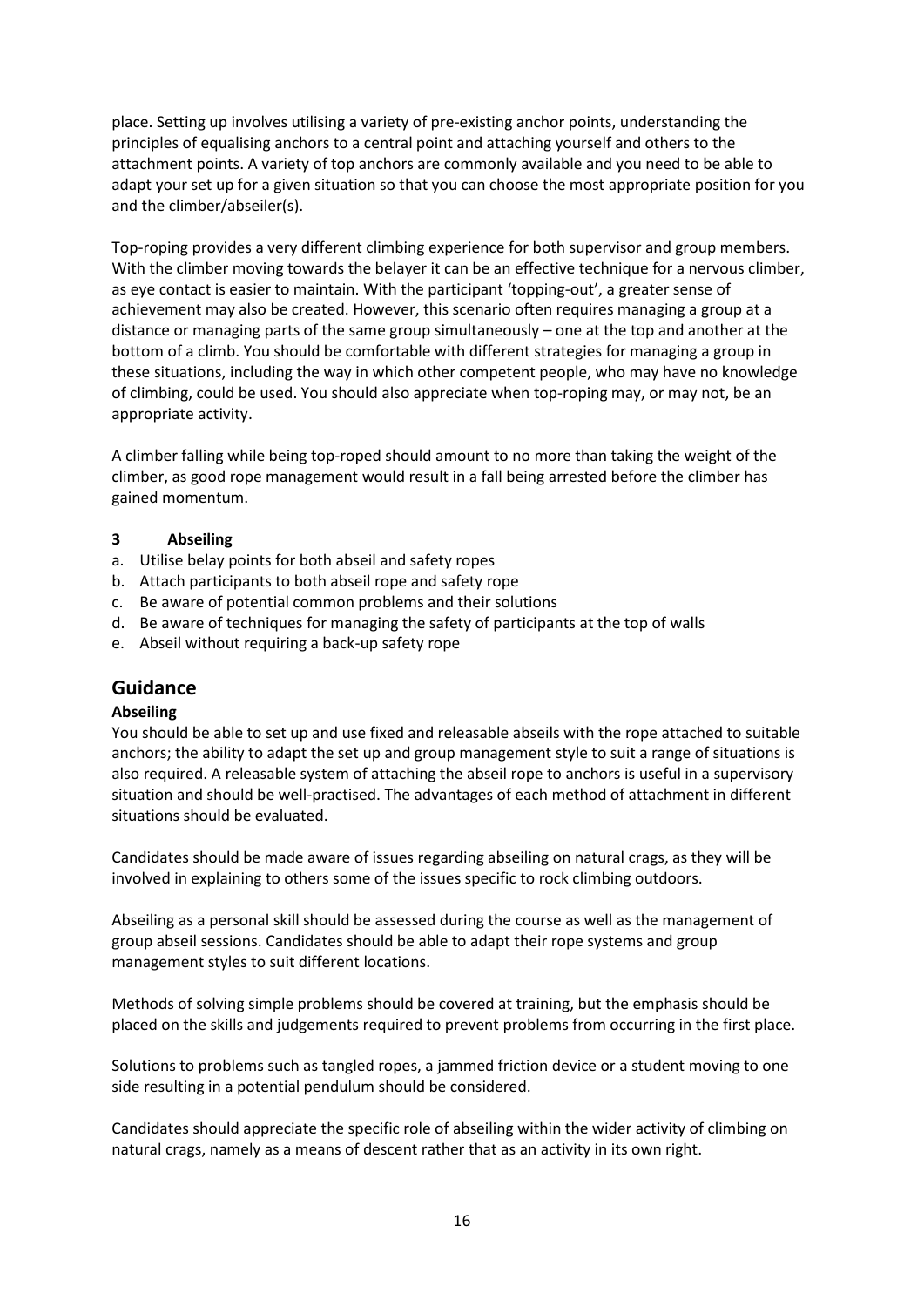#### **Friction Devices**

Different abseiling situations may require the use of different friction devices. Factors such as how slick, stiff and thick the rope is, the steepness of the abseil, the confidence, the ability and the weight of the abseiler all affect the choice of device. It may be appropriate to demonstrate a range of techniques and methods of altering the degree of friction.

#### <span id="page-17-0"></span>**4 Management of Groups Accessing the Tops of Walls**

- a. Evaluate risk to participants when accessing the top of walls
- b. Select appropriate management techniques to safeguard participants and supervisor(s)

#### **Guidance**

#### **Managing groups accessing the tops of walls**

Platforms or stances designed for top-roping and abseiling are incorporated into walls in a variety of ways. Such facilities can be an integral part of a wall, or an existing architectural feature may be adapted, such as the inside of a tower being used for abseiling. Access to these facilities varies. Artificial climbing towers often incorporate a central staircase or ladder, whereas the only access at some indoor walls is by climbing up to a stance. Finally, some stances may be inappropriate for both abseiling and top-roping, and others may be dual use.

Whether managing a group at the top of a wall or managing a group peer belaying, candidates need to evaluate risk and select appropriate management strategies. Candidates should be able to manage groups accessing the top of a variety of walls in a variety of ways. Scenarios that require candidates to be flexible with their systems can help in assessing this element of the syllabus.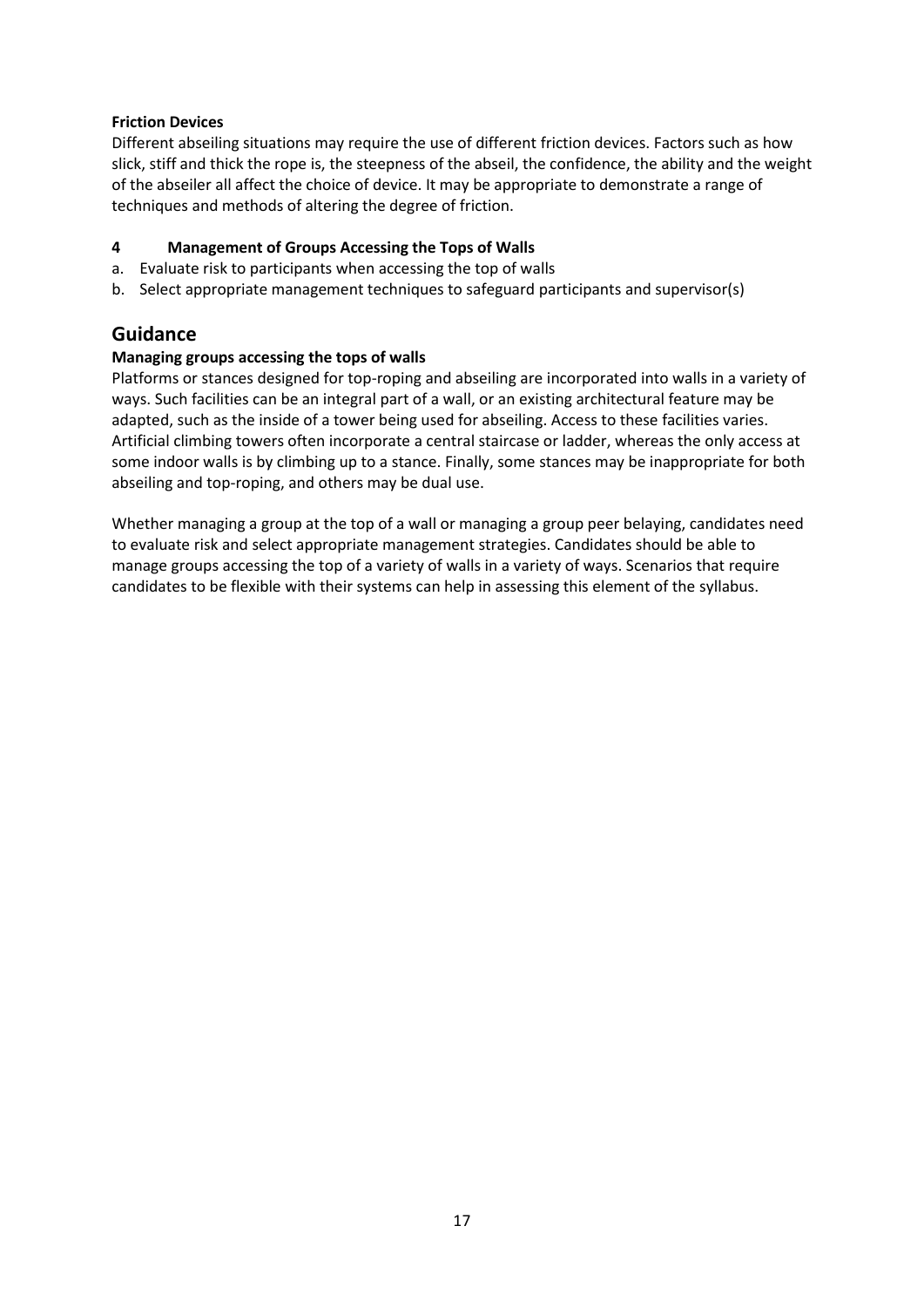# **Appendices**

#### <span id="page-18-0"></span>**Appendix 1 Using the Digital Logbook**

Mountain Training highly recommends that all candidates use the on-line digital logbook (DLOG) facility in the Candidate Management System to record their developing experience. If you choose to use an alternative method, for example spreadsheet or 'paper' logbook, then the entries should follow a similar format (headings, etc.) as those contained in DLOG. Entries should be concise and easy to read.

The logbook should provide a total record of your experiences and demonstrate, at assessment, that the Board'srequirements have been fulfilled. It is an essential tool that can help trainers advise candidates on specific further experience needed before assessment and can also be used by employers after assessment to demonstrate continuing experience.

A key facet of all the Mountain Training Awards is that competence is fundamentally based on extensive quality personal experience of the activity. Having relevant and extensive personal experience is key to success at assessment.

#### <span id="page-18-1"></span>**Appendix 2 Further Experience**

Award holders should follow the National Guidelines issued by Mountain Training UK. In particular, they should note that their award is only valid where the holder is operating within the scope of the award and the holder has recent logged experience appropriate to the award.

Where there is any doubt advisers should contact the relevant national Mountain Training board.

According to the Health and Safety Executive there are four ways to demonstrate the competence of leaders. These are:

- to hold the relevant qualification
- to hold an equivalent qualification
- to have received appropriate in-house training
- to be competent through experience

Mountain Training endorses this view, while emphasising that national awards are the key components in such an approach. Further training events and opportunities to review new initiatives are valuable components in the continuing development of any leader.

To assist in providing further training opportunities the [Mountain Training Association](https://www.mountain-training.org/mta) will make available information on matters of interest to all award holders including Continuing Personal Development (CPD) events.

The responsibility for ensuring that leaders receive refresher training must lie with the provider of the service, or the individual in the case of self-employed leaders. Award holders who wish to operate beyond the scope of their award(s) by virtue of their additional experience and/or training, for example a Lowland Leader award holder leading a party in local moorland terrain which they are familiar with, may be enabled to do so either through in-house training and/or within the context of a local scheme.